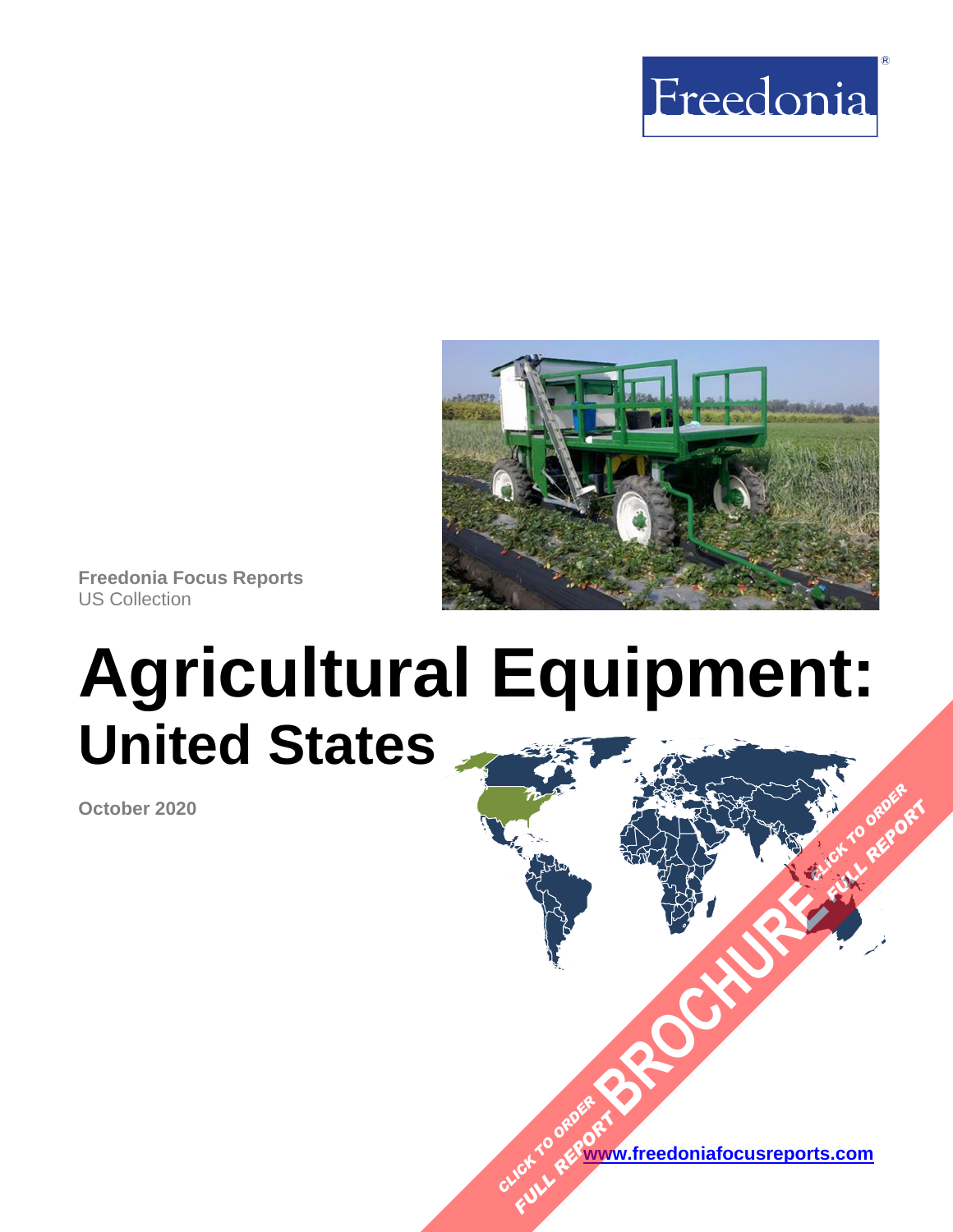## **Table of Contents**

| 1. Highlights                                     | 3  |
|---------------------------------------------------|----|
| 2. Market Environment                             | 4  |
| <b>Historical Trends</b>                          | 4  |
| Key Economic Indicators                           | 5  |
| Impact of COVID-19 Pandemic                       | 6  |
| <b>Technology Trends</b>                          | 8  |
| Functional Competition (Used & Rebuilt Equipment) | 10 |
| <b>Environmental &amp; Regulatory Factors</b>     | 11 |
| 3. Segmentation & Forecasts                       | 13 |
| Products                                          | 13 |
| <b>Farm Tractors</b>                              | 14 |
| <b>Harvesting Machinery</b>                       | 15 |
| <b>Haying Machinery</b>                           | 16 |
| <b>Planting &amp; Fertilizing Machinery</b>       | 16 |
| Livestock Machinery                               | 17 |
| Plowing & Cultivating Machinery                   | 17 |
| <b>Other Agricultural Equipment</b>               | 18 |
| Parts & Attachments                               | 19 |
| Supply & Demand                                   | 21 |
| 4. Industry Structure                             | 23 |
| <b>Industry Characteristics</b>                   | 23 |
| <b>Market Leaders</b>                             | 25 |
| <b>CNH Industrial</b>                             | 25 |
| Deere                                             | 25 |
| Kubota                                            | 26 |
| 5. About This Report                              | 28 |
| Scope                                             | 28 |
| Sources                                           | 28 |
| <b>Industry Codes</b>                             | 29 |
| Freedonia Methodology                             | 29 |
| Resources                                         | 31 |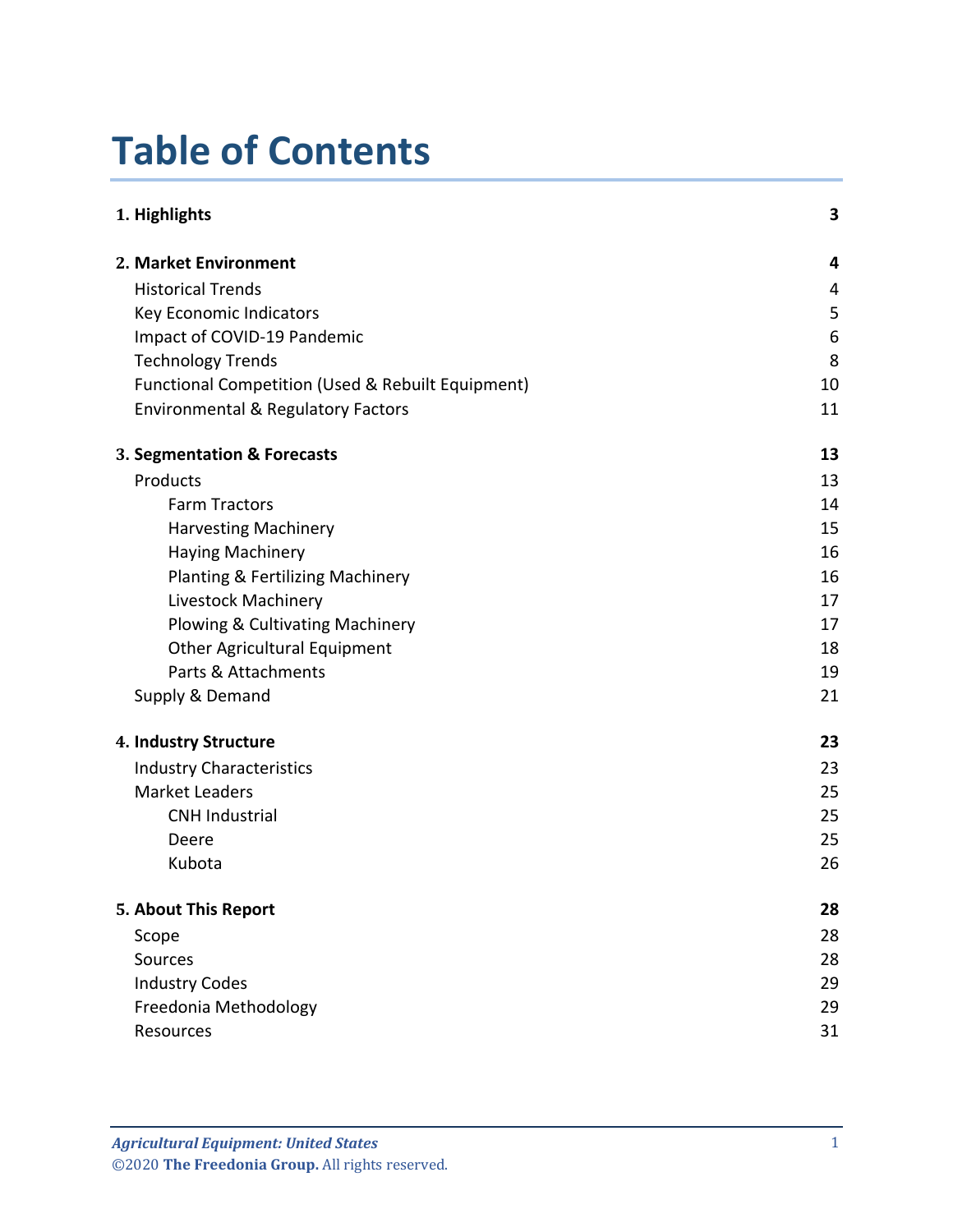## **List of Tables & Figures**

| Figure 1   Key Trends in US Agricultural Equipment Demand, 2019 - 2024                | 3  |
|---------------------------------------------------------------------------------------|----|
| Figure 2   US Agricultural Equipment Demand Trends, 2009 - 2019                       | 4  |
| Table 1   Key Indicators for US Agricultural Equipment Demand, 2009 - 2024 (US\$ bil) | 5  |
| Figure 3   US Agricultural Equipment Demand by Product, 2009 - 2024 (US\$ bil)        | 13 |
| Table 2   US Agricultural Equipment Demand by Product, 2009 - 2024 (US\$ mil)         | 13 |
| Figure 4   US Agricultural Equipment Demand by Product, 2009 - 2024 (%)               | 20 |
| Table 3   US Agricultural Equipment Demand & Shipments, 2009 - 2024 (US\$ mil)        | 21 |
| Table 4   NAICS & SIC Codes Related to Agricultural Equipment                         | 29 |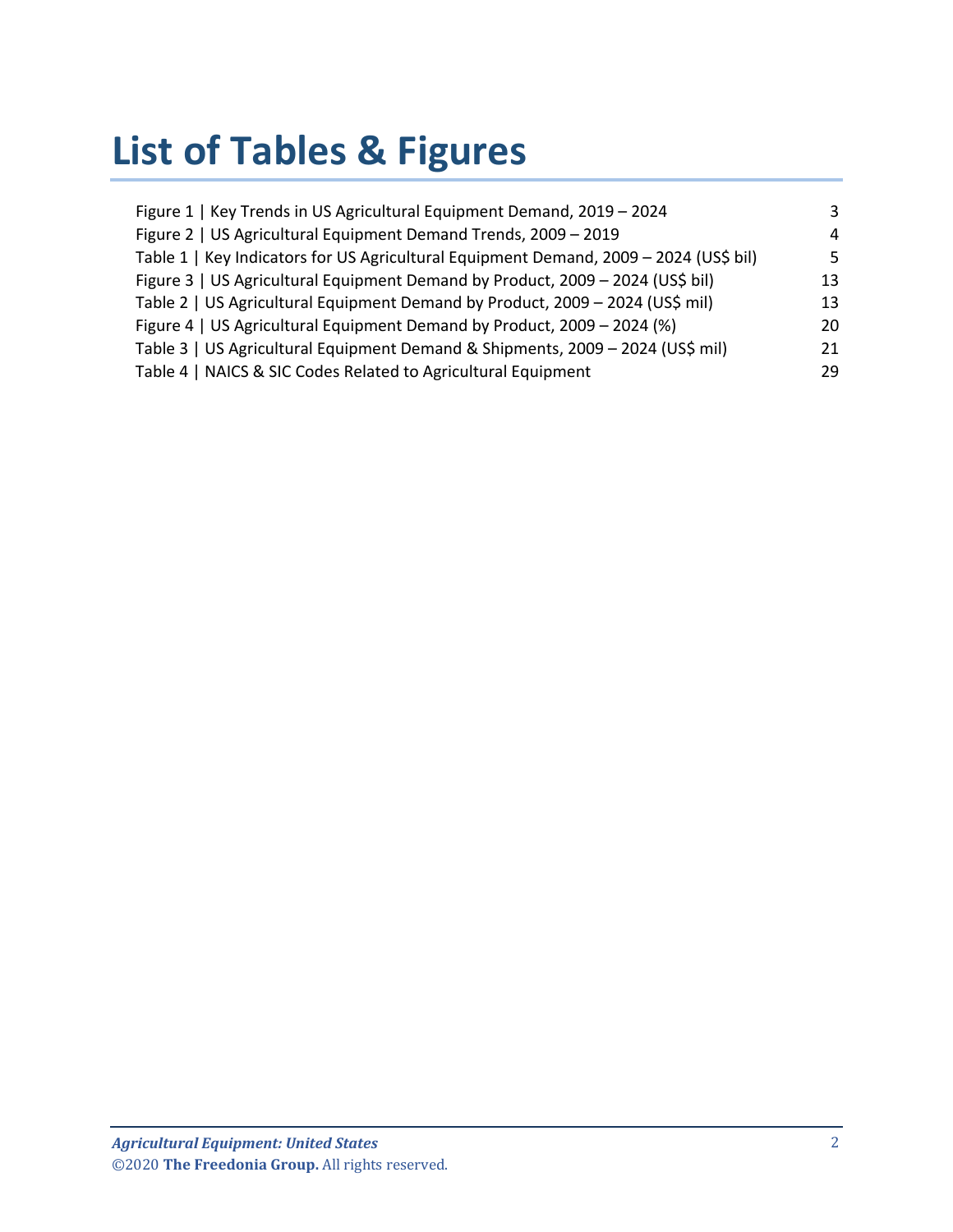## <span id="page-3-0"></span>**About This Report**

## <span id="page-3-1"></span>**Scope**

This report forecasts to 2024 US agricultural equipment demand and shipments in nominal US dollars at the manufacturer level. Total demand is segmented by product in terms of:

- farm tractors
- harvesting machinery
- haying machinery
- planting and fertilizing machinery
- livestock machinery
- plowing and cultivating machinery
- other agricultural equipment such as farm crop dryers, farm trailers, and irrigation equipment
- parts and attachments

To illustrate historical trends, total demand is provided in annual series from 2009 to 2019; shipments and the various segments are reported at five-year intervals for 2009, 2014, and 2019.

Forest machinery and certain other loosely related products – such as lawn and garden equipment and commercial lawn and turf care equipment – are excluded from the scope of this report.

Key macroeconomic indicators are also provided with quantified trends. Other various topics, including profiles of pertinent leading companies, are covered in this report. A full outline of report items by page is available in the Table of Contents.

### <span id="page-3-2"></span>**Sources**

*Agricultural Equipment: United States* (FF75037) is based on *[Global Agricultural Equipment,](http://www.freedoniagroup.com/DocumentDetails.aspx?ReferrerId=FL-FOCUS&studyid=3872)* a comprehensive industry study published by The Freedonia Group. Reported findings represent the synthesis and analysis of data from various primary secondary, macroeconomic, and demographic sources, such as:

- firms participating in the industry, and their suppliers and customers
- government/public agencies
- intergovernmental and non-governmental organizations
- trade associations and their publications
- the business and trade press
- indicator forecasts by The Freedonia Group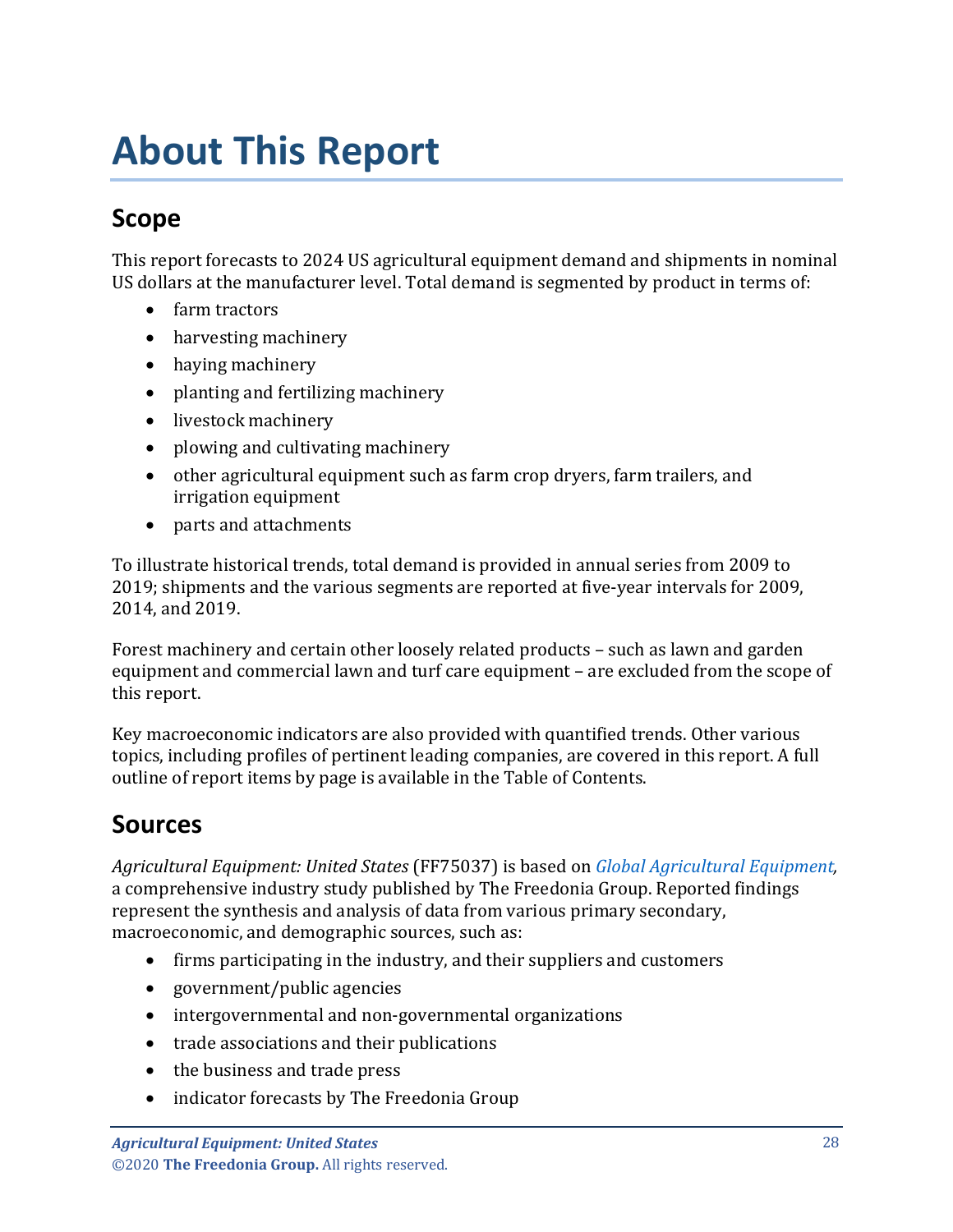• the findings of other reports and studies by The Freedonia Group

Specific sources and additional resources are listed in the Resources section of this publication for reference and to facilitate further research.

### <span id="page-4-0"></span>**Industry Codes**

<span id="page-4-2"></span>

| Table 4   NAICS & SIC Codes Related to Agricultural Equipment |                                                      |                                           |                              |  |
|---------------------------------------------------------------|------------------------------------------------------|-------------------------------------------|------------------------------|--|
| NAICS/SCIAN 2017                                              |                                                      | <b>SIC</b>                                |                              |  |
|                                                               | <b>North American Industry Classification System</b> | <b>Standard Industrial Classification</b> |                              |  |
| 333111                                                        | Farm machinery and equipment manufacturing           | 3523                                      | Farm machinery and equipment |  |

Source: US Census Bureau

## <span id="page-4-1"></span>**Freedonia Methodology**

The Freedonia Group, a subsidiary of MarketResearch.com, has been in business for more than 30 years and in that time has developed a comprehensive approach to data analysis that takes into account the variety of industries covered and the evolving needs of our customers.

Every industry presents different challenges in market sizing and forecasting, and this requires flexibility in methodology and approach. Freedonia methodology integrates a variety of quantitative and qualitative techniques to present the best overall picture of a market's current position as well as its future outlook: When published data are available, we make sure they are correct and representative of reality. We understand that published data often have flaws either in scope or quality, and adjustments are made accordingly. Where no data are available, we use various methodologies to develop market sizing (both top-down and bottom-up) and then triangulate those results to come up with the most accurate data series possible. Regardless of approach, we also talk to industry participants to verify both historical perspective and future growth opportunities.

Methods used in the preparation of Freedonia market research include, but are not limited to, the following activities: comprehensive data mining and evaluation, primary research, consensus forecasting and analysis, ratio analysis using key indicators, regression analysis, end use growth indices and intensity factors, purchase power parity adjustments for global data, consumer and end user surveys, market share and corporate sales analysis, product lifespan analysis, product or market life cycle analysis, graphical data modeling, long-term historical trend analysis, bottom-up and top-down demand modeling, and comparative market size ranking.

Freedonia quantifies trends in various measures of growth and volatility. Growth (or decline) expressed as an average annual growth rate (AAGR) is the least squares growth rate, which takes into account all available datapoints over a period. The volatility of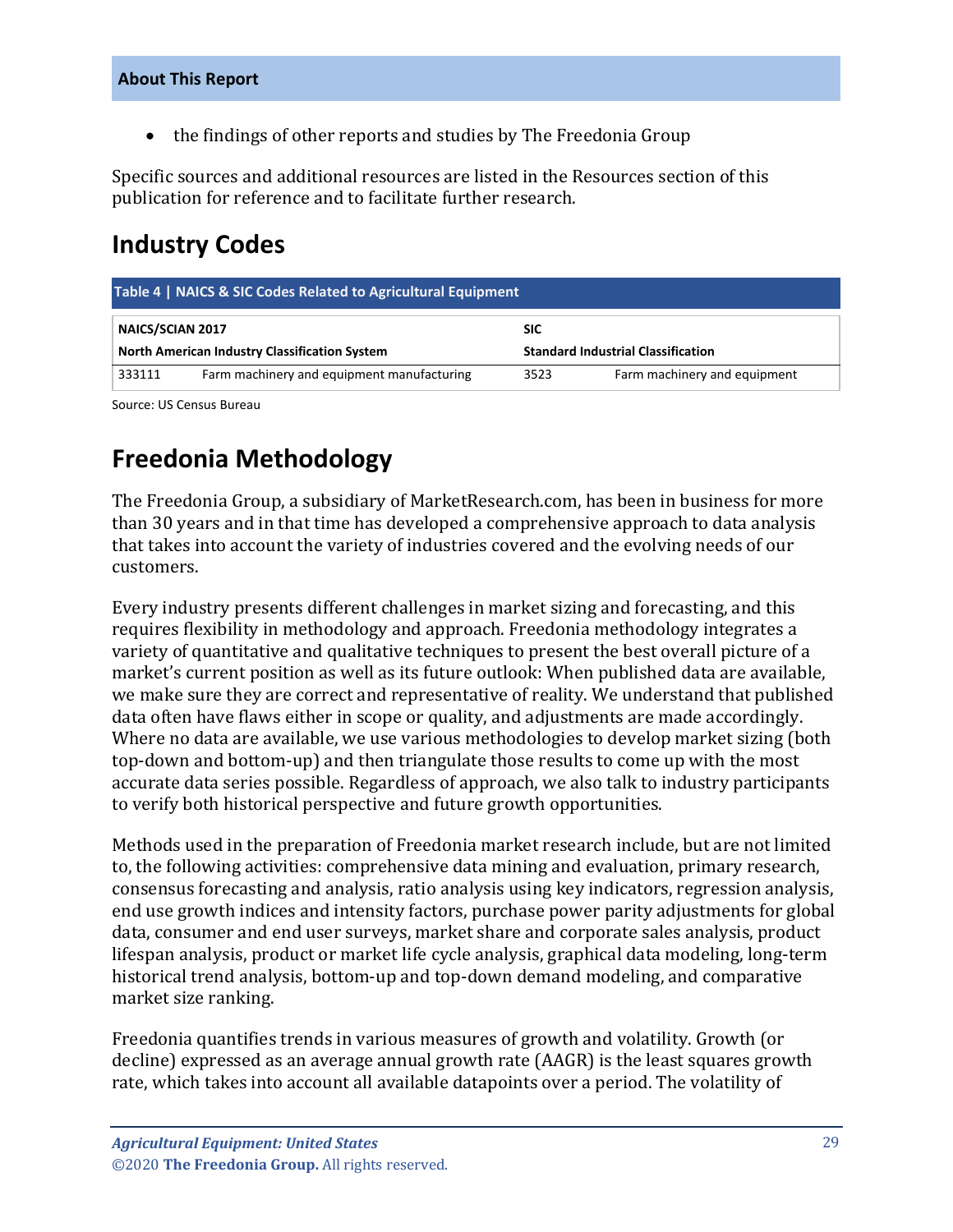#### **About This Report**

datapoints around a least squares growth trend over time is expressed via the coefficient of determination, or r<sup>2</sup>. The most stable data series relative to the trend carries an r<sup>2</sup> value of 1.0; the most volatile – 0.0. Growth calculated as a compound annual growth rate (CAGR) employs, by definition, only the first and last datapoints over a period. The CAGR is used to describe forecast growth, defined as the expected trend beginning in the base year and ending in the forecast year. Readers are encouraged to consider historical volatility when assessing particular annual values along the forecast trend, including in the forecast year.

## **Copyright & Licensing**

The full report is protected by copyright laws of the United States of America and international treaties. The entire contents of the publication are copyrighted by The Freedonia Group.